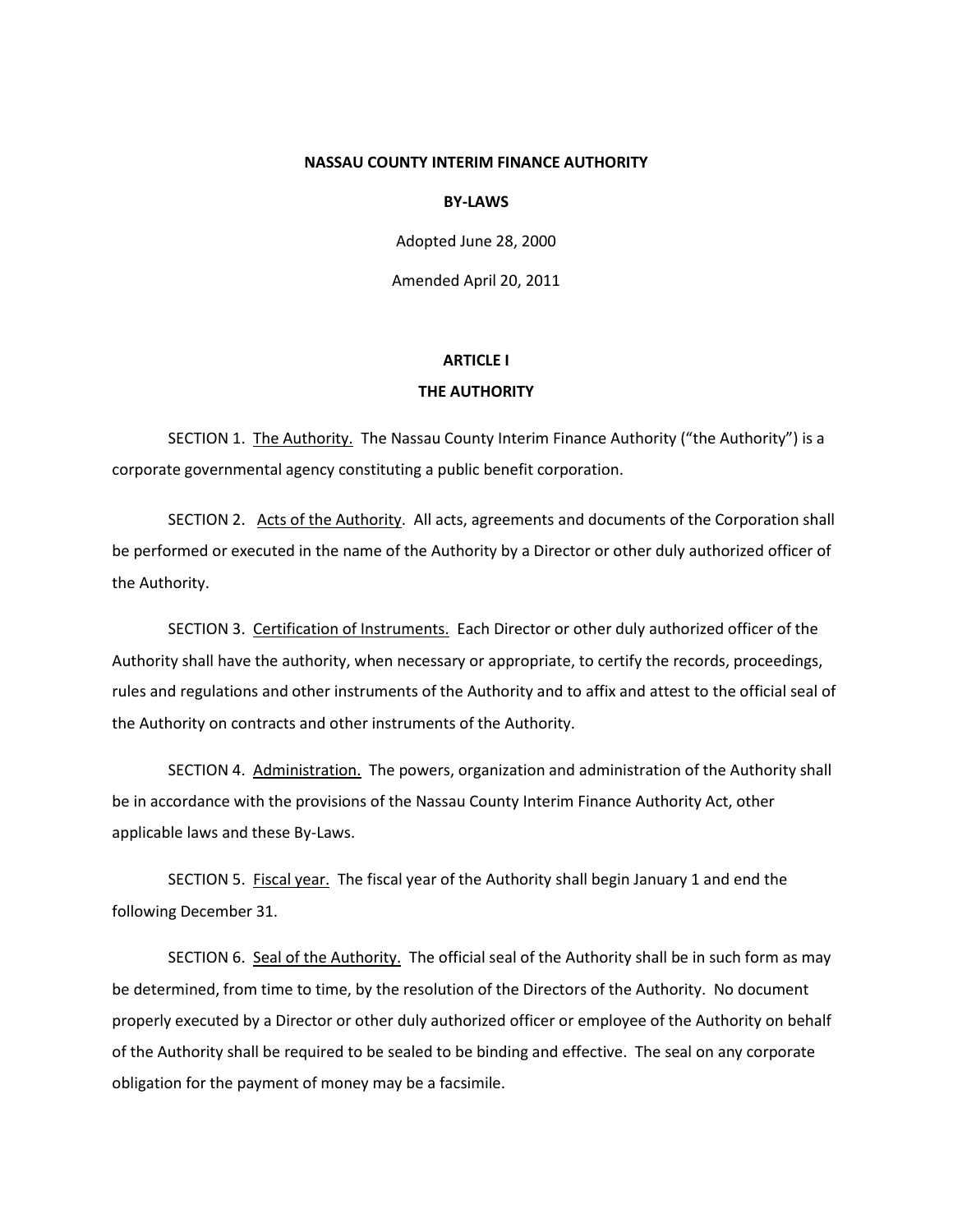SECTION 7. Offices. The principal office and place of business of the Authority shall temporarily be located in the city of Albany, State of New York. The Authority may also have other offices at such other places within the State of New York as may be deemed necessary by the Directors of the Authority.

# **ARTICLE II DIRECTORS**

SECTION 1. Directors. The business and affairs of the Authority shall be managed by the Directors of the Authority who shall be selected and shall hold office as provided in the Nassau County Interim Finance Authority Act.

SECTION 2. Compensation of Directors. The Directors of the Authority shall serve without salary, but each Director shall be reimbursed for actual necessary expenses incurred in the performance of such Director's official duties as a Director of the Authority.

SECTION 3. Chairperson and Vice-Chairperson. The Governor shall designate a Chairperson and a Vice-Chairperson from among the Directors. The Chairperson shall preside over all meetings of the Directors and shall have such other duties as the Directors of the Corporation may direct. The Vice-Chairperson shall preside over all meetings of the Directors in the absence of the Chairperson and shall have such other duties as the Directors of the Authority may prescribe; except that if in such event that the office of the Vice-Chairperson is vacant or the Vice-Chairperson is absent or disabled, the Authority shall choose, from among those Directors present, a presiding officer to preside at such meeting.

SECTION 4. Appointment and Delegation. The Directors of the Authority shall appoint a Treasurer and may appoint such officers, employees and other agents of the Authority as are deemed necessary to effectuate the purposes of the Authority and may delegate to such officers, employees and agents such powers and duties as the Directors may deem proper and in accordance with the above goal.

# **ARTICLE III MEETINGS OF THE AUTHORITY**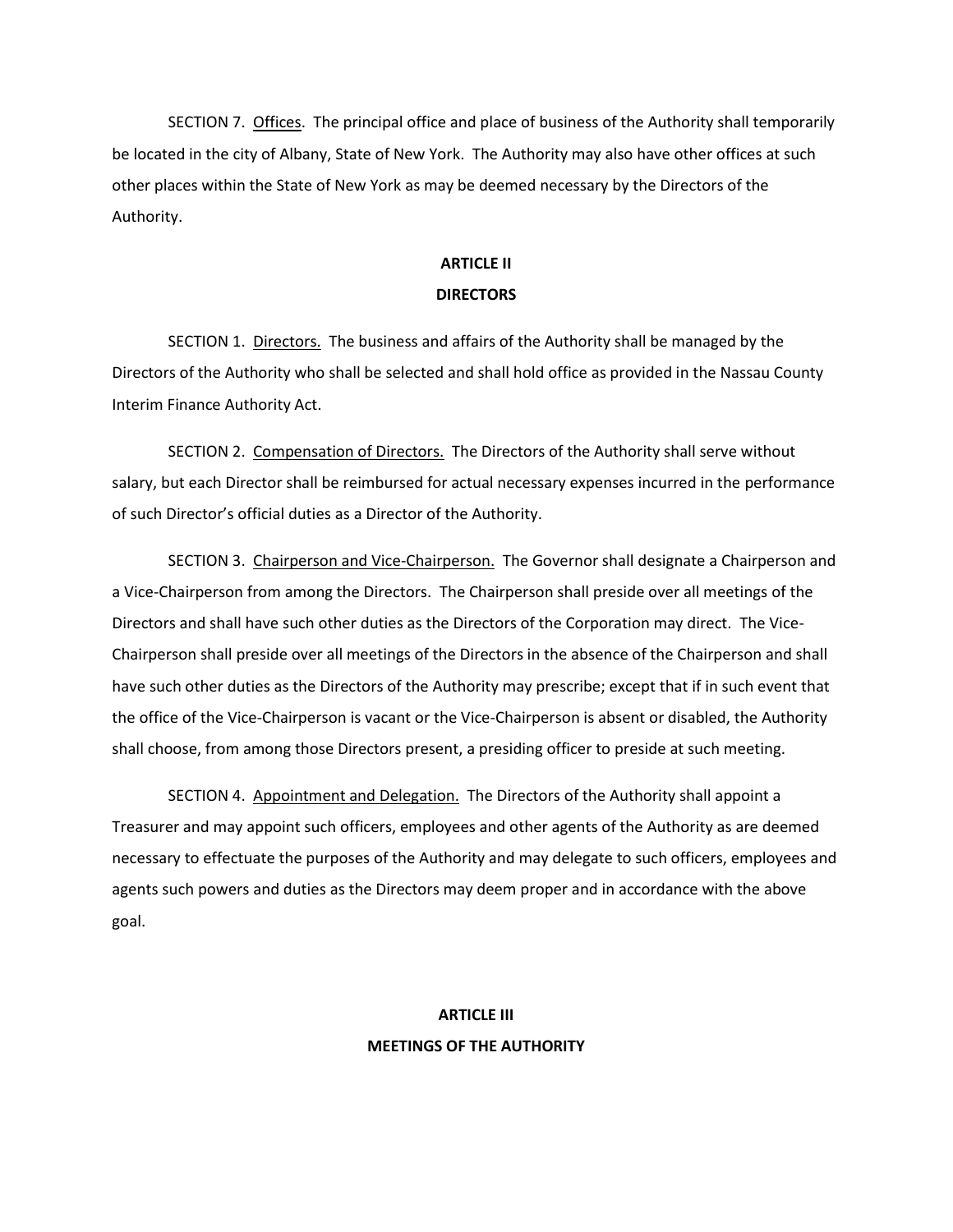SECTION 1. Annual Meeting. The Annual Meeting of the Authority shall be held on such date as shall be agreed upon by the Directors and shall be designated in the notice of such meeting.

SECTION 2. Regular Meetings. The Directors of the Authority may establish a schedule of regular meetings to be held, within the State of New York, between the annual meetings.

SECTION 3. Special Meetings. Special Meetings may be called by the Chairperson, whenever she/he deems it expedient, and shall be called by the Chairperson upon the request of the majority of the Directors of the Authority.

SECTION 4. Notice. Three days notice shall be given to each Director prior to any meeting of the Authority.

SECTION 5. Waiver of Notice. Notice of any meeting of the Authority need not be given to any Director if waived in writing by him/her either before or after such meeting, or if he/she shall be present at such meeting. No notice need be given of any meeting if all the Directors then in office shall be present thereat. Notice of an adjourned meeting need not be given to any Director present at the time of the adjournment. Neither the business to be transacted at, nor the purpose of, any meeting of the Authority need be specified in any notice of written waiver of notice unless so required by these By-Laws.

SECTION 6. Quorum and Exercise of Powers. In accordance with Section 3653, subdivision 5 of the NIFA Act, four Directors shall constitute a quorum for the transaction of any business and no action shall be taken by the Authority except pursuant to a favorable vote of at least four Directors participating in a meeting which such action is taken.

SECTION 7. Meetings by Video or Telephone Conference. In accordance with Section 104, subdivision 4 of the Public Officers Law, if videoconferencing is used to conduct a meeting, the public notice for the meeting shall inform the public that videoconferencing will be used, identify the locations for the meeting, and state that the public has the right to attend the meeting at any of the locations.

SECTION 8. Procedure. The order of business and all other matters of procedure at each meeting of the Authority may be determined by the presiding officer.